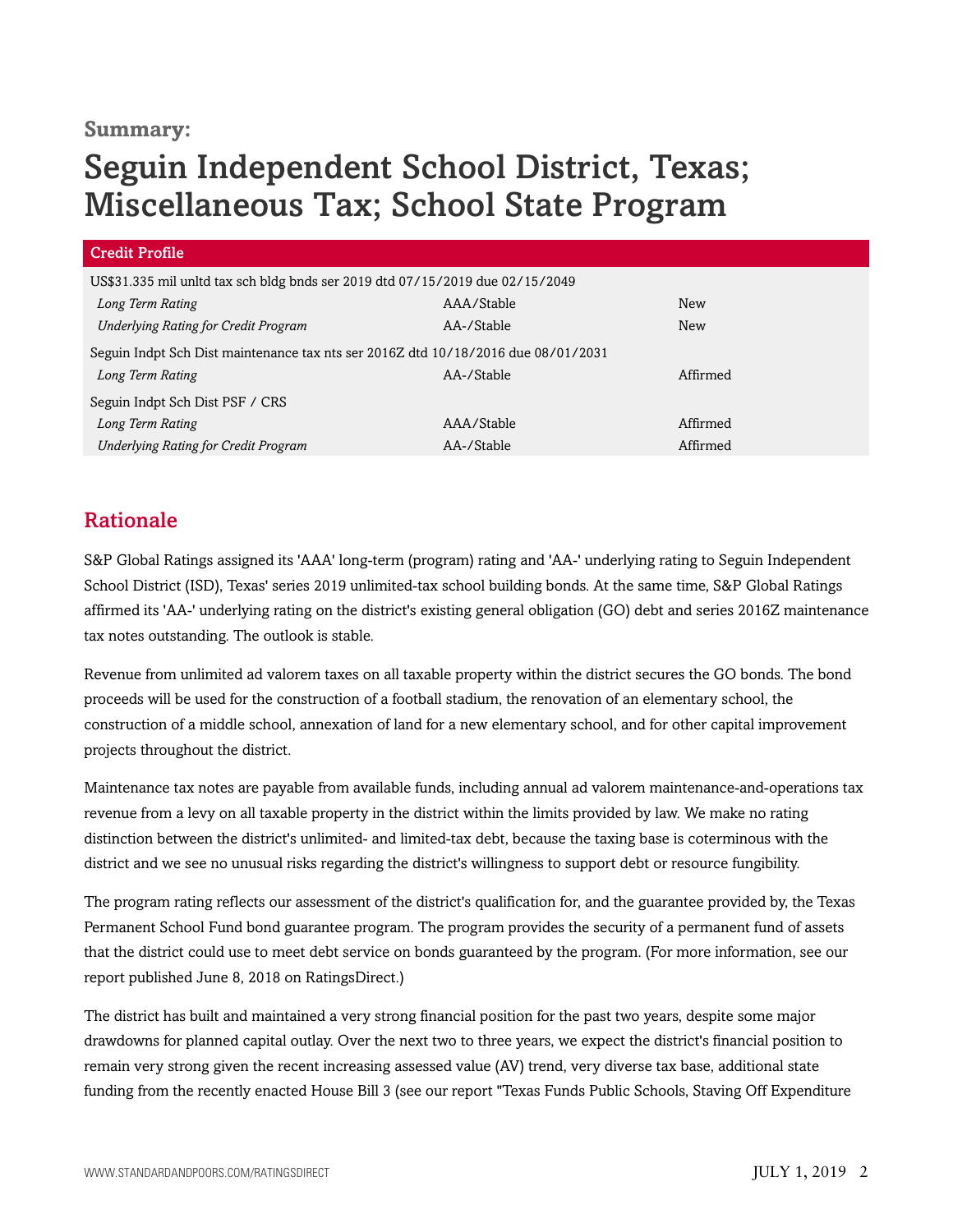Growth For Now," published June 13, 2019), and officials' lack of plans to significantly spend down reserves in the near future. After this issuance, the district plans to issue the remainder of its authorized debt in the near term and return to voters for additional authorization in the medium term if capacity needs arise. As a result, the district's debt profile will remain elevated for the foreseeable future.

The underlying rating reflects our opinion of the district's:

- Access to the San Antonio metropolitan statistical area's (MSA) strong and diverse economy;
- Very diverse taxpayer bases, with adequate income and strong market value per capita; and
- Very strong finances.

Partly offsetting the above strengths, in our view, are the district's:

- High overall net debt on a per capita bases, with near-term plans to issue additional debt; and
- Below-average amortization.

#### Economy

Seguin ISD serves an estimated population of 47,580. In our opinion, median household effective buying income is adequate at 90% of the national level, but per capita effective buying income is adequate at 82%. At \$65,728 per capita, the 2018 market value totaling \$3.13 billion is, in our opinion, strong. Net taxable AV has been growing since fiscal 2015 (with the exception of a small decline of 6.3% in 2017) to \$3.1 billion. Officials estimate about 4% average AV growth over the medium term based on historical averages, but budget conservatively at 2% growth. Roughly 13.5% of net taxable AV comes from the 10 largest taxpayers, representing a very diverse tax base, in our opinion. The two top taxpayers are Structural Metals Inc. and Caterpillar Inc. at 4.5% and 2.6%, respectively.

The district is about 35 miles east of San Antonio in Guadalupe County. The City of Seguin has direct transportation access to the San Antonio MSA by Interstate 10 and the Austin MSA by I-35. The city also benefits from increased accessibility by Texas State Highway 130. The local economy centers on agriculture and manufacturing, but is primarily residential. Most residents work in the area, but employment opportunities are also available in the San Antonio and Austin MSAs. Management reports that new residential development is taking place within the district and along its outskirts, and could lead to the construction of about 7,300 new dwelling residential units over the course of the next 18 to 24 months.

#### Finances

A wealth equalization formula, based on property values and average daily attendance (property wealth per student), determines state funding for all school districts. Therefore, increases or decreases in average daily attendance (enrollment) can lead to corresponding movements in the amount of state revenue a district receives. The district is slightly above the wealth equalization level, but is not required to pay recapture payments to the state at its current level.

Student enrollment, which has remained relatively flat in the past several years, is an estimated 7,341, which is represents a decrease by 1% from the previous year. Residential development underway leads us to believe that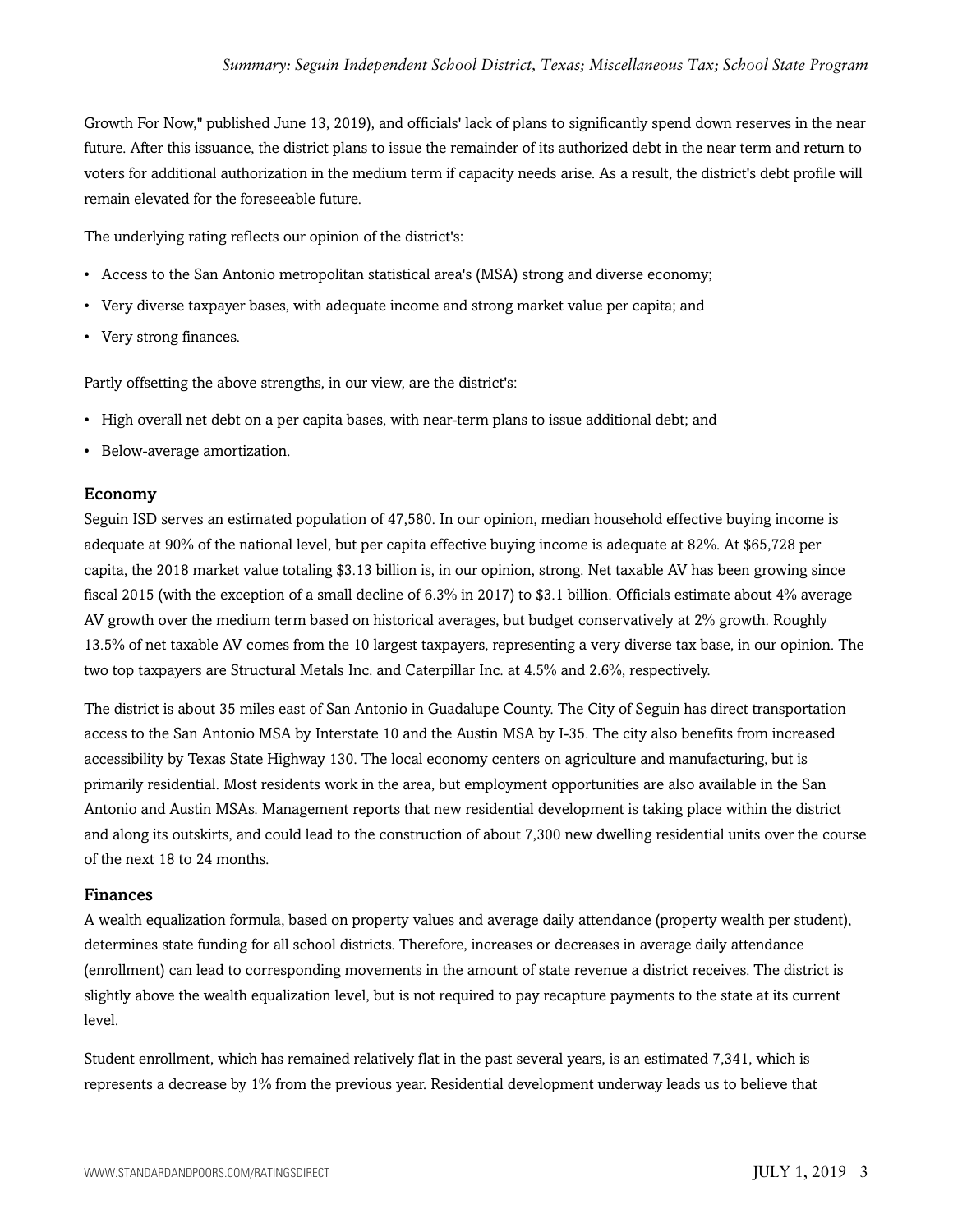additional enrollment growth is possible in the near future, but the full impact of that enrollment growth is not yet known.

The district's available fund balance of \$27 million is very strong, in our view, at 42% of general fund expenditures at fiscal year-end (June 30) 2018. The district reported a surplus operating result of 2.4% of expenditures. The district depends primarily on property taxes for general fund revenue (56.5%), followed by state aid (40.4%).

As a result of conservative budgeting and expenditure controls, the district has posted general fund surpluses for eight of the past nine fiscal years. The exception was a deficit in 2016 as a result of planned capital outlay for the completion of a high school. Although officials adopted a deficit budget for fiscal 2019, management anticipates ending the year with an approximate surplus of \$2 million, or 3% of operating expenditures, with instruction and capital expenses coming in under budget. As a result, we project the district's unassigned fund balance to remain strong for the near future. The district plans to adopt a balanced budget in fiscal 2020, and expects to receive about \$4 million in additional state aid from the passage of House Bill 3.

The property tax rate of \$1.42 per \$100 of AV consists of \$1.06 dedicated for maintenance and operations and the remaining 36 cents for debt service. The district anticipates a compression in the maintenance and operations rate by 7 cents as a result of the House Bill 3 provisions, as well as an increase in the debt service rate by as much as 5 cents over the next two years to assist with debt service payments.

#### Management

We consider the district's management practices standard under our financial management assessment methodology, indicating our view that the finance department maintains adequate policies in some but not all key areas. Key practices include use of 10 years of historical analysis and consultation with outside sources for revenue and expenditure assumptions. Furthermore, budget-to-actual comparisons are reported to the board on a monthly basis and amendments are made as needed. The board has adopted a formal investment policy, which closely mirrors state guidelines, and reviews holdings and earnings reports quarterly. The district lacks formal long-term financial planning, capital planning, and debt management policies. The board recently formalized a liquidity policy to maintain a minimum of 25% of operating expenses in reserves.

#### Debt

We consider overall net debt moderately high at 7.7% of market value and high at \$5,093 per capita. With 41% of the district's direct debt scheduled to be retired within 10 years, amortization is slower than average. The debt service carrying charge was 14.3% of total governmental fund expenditures excluding capital outlay, which we consider moderate, in fiscal 2018. The 2016Z maintenance tax notes were privately placed, but with no permissive legal provisions.

Seguin ISD has \$30 million in authorized but unissued debt remaining, and expects to issue the remaining debt in 2020. Officials report that they may attempt to gain additional voter authorization within the next two to five years under the condition that no changes need to be made to the debt service tax rate.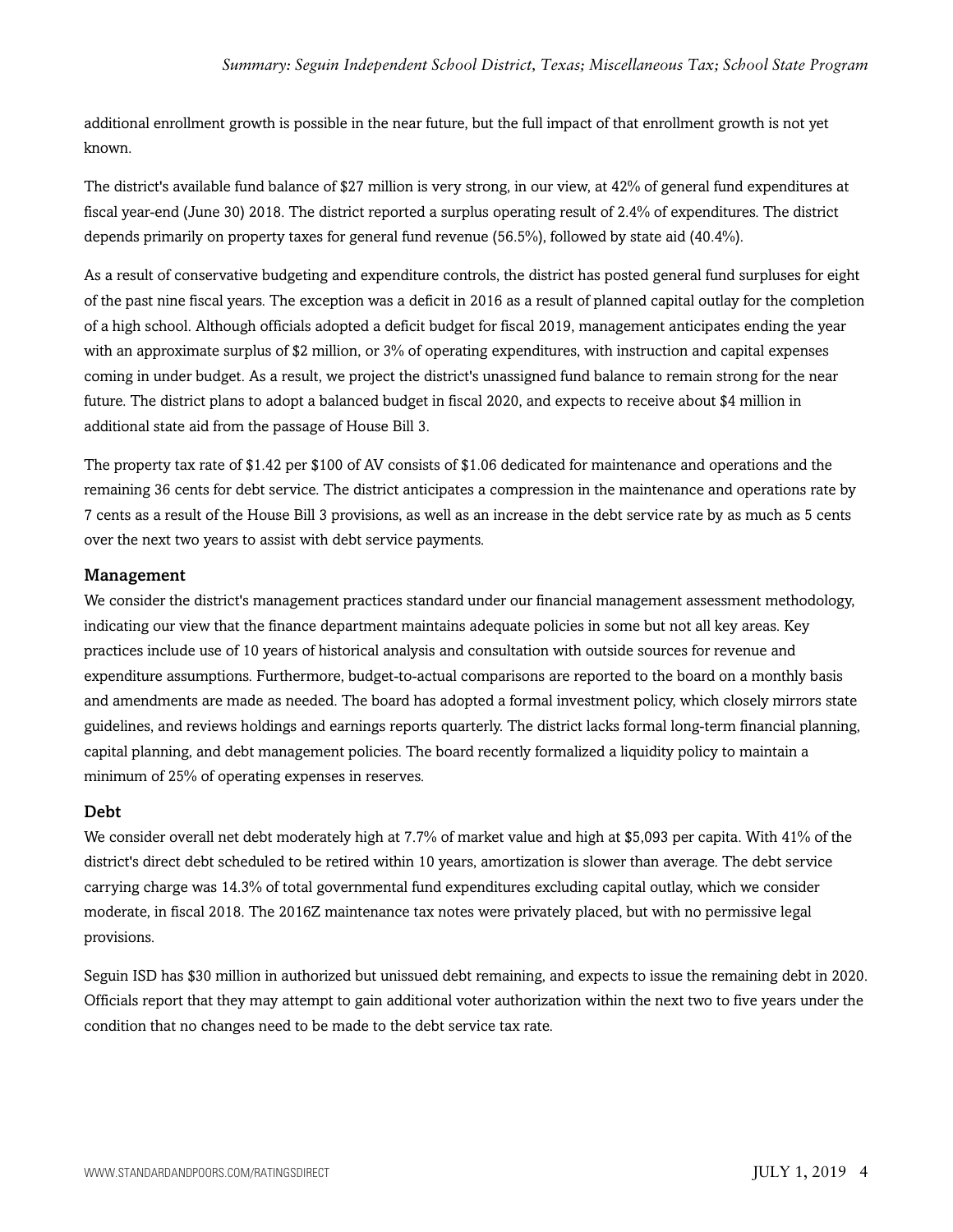#### Pension and other postemployment benefit liabilities

Seguin ISD participates in the Teacher Retirement System of Texas (TRS), a cost-sharing, multiple-employer defined benefit pension plan. TRS provides service and disability retirement, as well as death and survivor benefits, to eligible employees (and their beneficiaries) of public and higher education in Texas. The plan is 82% funded and the district's proportionate share of the net pension liability in fiscal 2018 was \$14.5 million. The district paid its full required contribution of \$1.5 million, or 1.6% of total governmental expenditures, toward its pension obligations in fiscal 2018.

The district provides other postemployment benefits (OPEB) under the Texas Public School Retired Employees Group Insurance Program (TRS-Care), a cost-sharing, multiple-employer defined benefit postemployment health care plan administered by the TRS. TRS-Care provides health care coverage for certain persons (and their dependents) who retired under the TRS. The plan is 1.6% funded and the district's OPEB net pension liability in fiscal 2018 was \$25 million. The district paid \$387,000, or 0.4% of total governmental expenditures, toward its other OPEB obligations. Even though the OPEB payments represent a small portion of expenditures, they may represent a higher percentage in the future, since they are essentially pay-as-you-go.

Given the low OPEB funding rate, the district may need to increase its OPEB contributions in the medium to long term. However, pension and OPEB contributions currently represent low budgetary pressure. Pension and OPEB carrying charges totaled 2% of total governmental fund expenditures in 2018.

## **Outlook**

The stable outlook on the underlying rating reflects our expectation that we will not change the rating over the two-year outlook horizon. We expect Seguin ISD to maintain reserves in accordance with its formal fund balance target. In addition, we believe the overall net debt ratios will likely remain elevated as a result of below-average amortization and plans to issue additional debt.

#### Upside scenario

If market and income values significantly increased to levels we believe are commensurate with those of higher-rated peers, and debt levels were to moderate, we may consider a higher rating.

#### Downside scenario

We could lower the rating in case of additional drawdowns of the fund balance that result in a decline to levels we no longer view as very strong. We could also lower the rating if increasing enrollment pressures result in the need for additional voter authorization for debt in the near term, as opposed to the medium or long term, elevating the debt profile to a level no longer comparable with that of 'AA-' rated peers.

Certain terms used in this report, particularly certain adjectives used to express our view on rating relevant factors, have specific meanings ascribed to them in our criteria, and should therefore be read in conjunction with such criteria. Please see Ratings Criteria at www.standardandpoors.com for further information. Complete ratings information is available to subscribers of RatingsDirect at www.capitaliq.com. All ratings affected by this rating action can be found on S&P Global Ratings' public website at www.standardandpoors.com. Use the Ratings search box located in the left column.